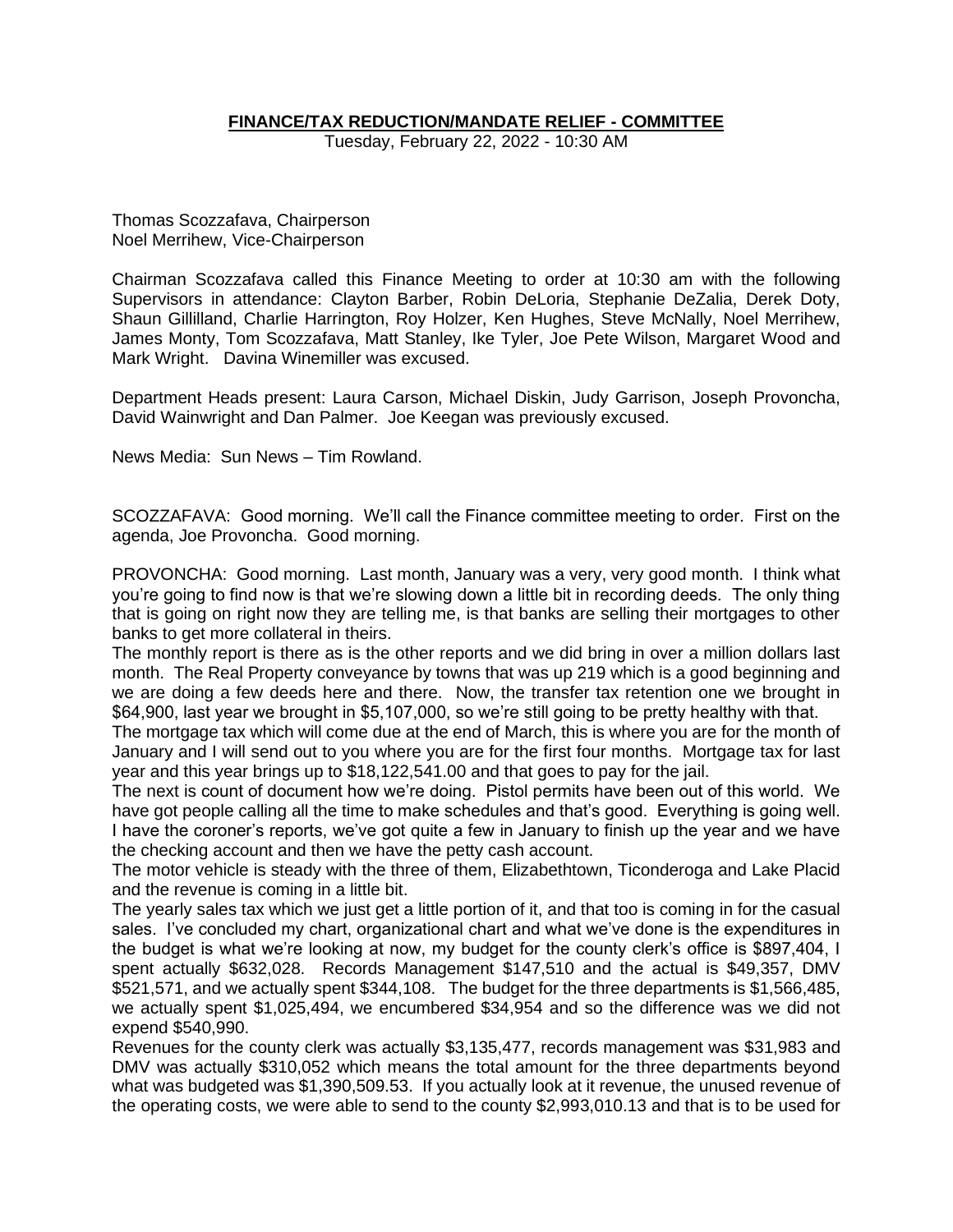the Jail and the Radio project so that's the analysis of what we've done there. The only thing I have to ask for Chairman, is to designate April as Donate Life.

#### **RESOLUTION DESIGNATING APRIL 2022 AS DONATE LIFE MONTH. Hughes, unanimous**

SCOZZAFAVA: That's an excellent report Joe.

PROVONCHA: Thank you.

SCOZZAFAVA: Excellent. Any questions?

TYLER: Joe I'm just curious how are you guys fixed for employees in your departments down there? Are you looking for more down there?

PROVONCHA: We are.

TYLER: It seems like you guys are doing a lot of work down there and you're missing several workers at the county with the end of the year process?

PROVONCHA: Yes and we're going through the Covid with one of my employees just now, she called me yesterday so we're starting on that trip again.

SCOZZAFAVA: Okay, any questions for Joe? If not, thank you.

PROVONCHA: Thank you.

\*\*\*\*

The next item on the agenda was the Auditors, with Laura Carson reporting as follows:

CARSON: Good morning. Page one is my department head expense report. The coroners have responded to 13 calls and funeral homes handled 3 removals based on vouchers submitted. Page two is the supervisor expense report. Page three is our invoice summary. We had a very busy month in January we processed over 2,000 invoices and I have a clerical error on my cover sheet we actually noted 295 errors in January as of the date of this report we already noted 60 in February.

Page four is our Auditor budget. Page five is our Assigned Counsel summary. We received say 189+ vouchers. I had to stop counting. We were inundated with Assigned Counsel vouchers which is normal for January. We only sent about 52 to the chambers. We had more pressing matters in the month of January at least this year, we had to focus on 1099 and had some Munis year end issues to sort out but we make up for it in February those numbers are pretty high that will be my next year and page six and seven is our assigned counsel budget for '21 and '22. We try to post everything we can to the '21 budget but we did just have our last check run so in my next report I'll have the final numbers of the assigned counsel budget for 2021. Does anybody have any questions?

SCOZZAFAVA: I guess not.

CARSON: Thank you.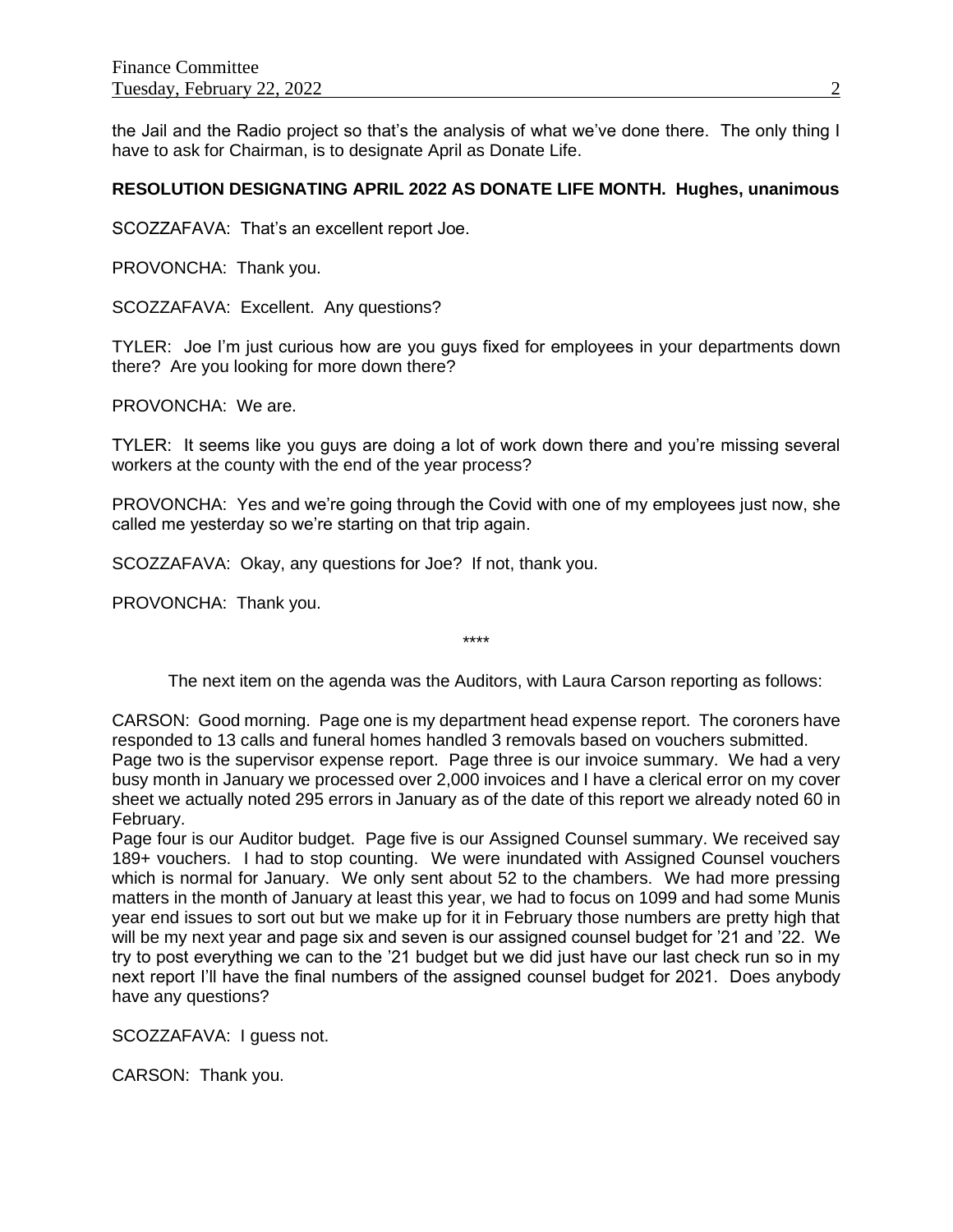SCOZZAFAVA: Thank you.

GILLILLAND: The Auditor will be going on a vacation on Thursday. *(laughter)*

\*\*\*\*

The next item on the agenda was the Real Property Office, with Dave Wainwright reporting as follows:

WAINWRIGHT: Good morning. I've included a copy of the budget. If there is any questions on that? The next thing is on Friday we put the annual report for 2022 in your boxes. I don't know if you've seen those yet? That's on file now.

PALMER: Let's do a resolution accepting and placing that on file.

# **RESOLUTION ACCEPTING AND PLACING ON FILE THE REAL PROPERTY TAX OFFICE 2022 ANNUAL REPORT. Merrihew, Barber**

SCOZZAFAVA: All in favor, opposed – carried. Anything else?

WAINWRIGHT: Yeah, the last thing I wanted to mention was that Andrew Chatterton, he's our GIS specialist and he's created three new features for our website. The first is a web app. Population numbers for each town go to the last three census count so 2000, 2010 and 2020, it's got some charts on it and graphs. You can click on somethings and see some changes. It's kind of interesting. The next is a dashboard, they call it a GIS dashboard and it shows percentages of residential land types based on the assessor's information so all the residential properties in town whether they be residential vacant lands or improved lands again, charts and graphics and kind of interactive there and the third is, you probably are all familiar with the GIS parcel viewer. I know a lot of you use that but we've heard from people that it doesn't work all that well with a mobile device it's a little too cumbersome.

#### SCOZZAFAVA: It doesn't.

WAINWRIGHT: So he's created a web app for mobile devices so phones and tablets and whatnot and it's a little bit paired down but it works pretty slick with that stuff so and that's it we'll get those links out on our website hopefully by the end of this week and if you want them on your town sites especially for the population one or something just let us know and we'll get that over to you.

SCOZZAFAVA: So can we link onto these like the residential percentages and so on right on your site?

WAINWRIGHT: Yes you can.

SCOZZAFAVA: Okay good. Okay any questions for Dave? If not, thank you. Mr. Diskin.

\*\*\*\*

The next item on the agenda was the Treasurer's Office with Mike Diskin reporting as follows: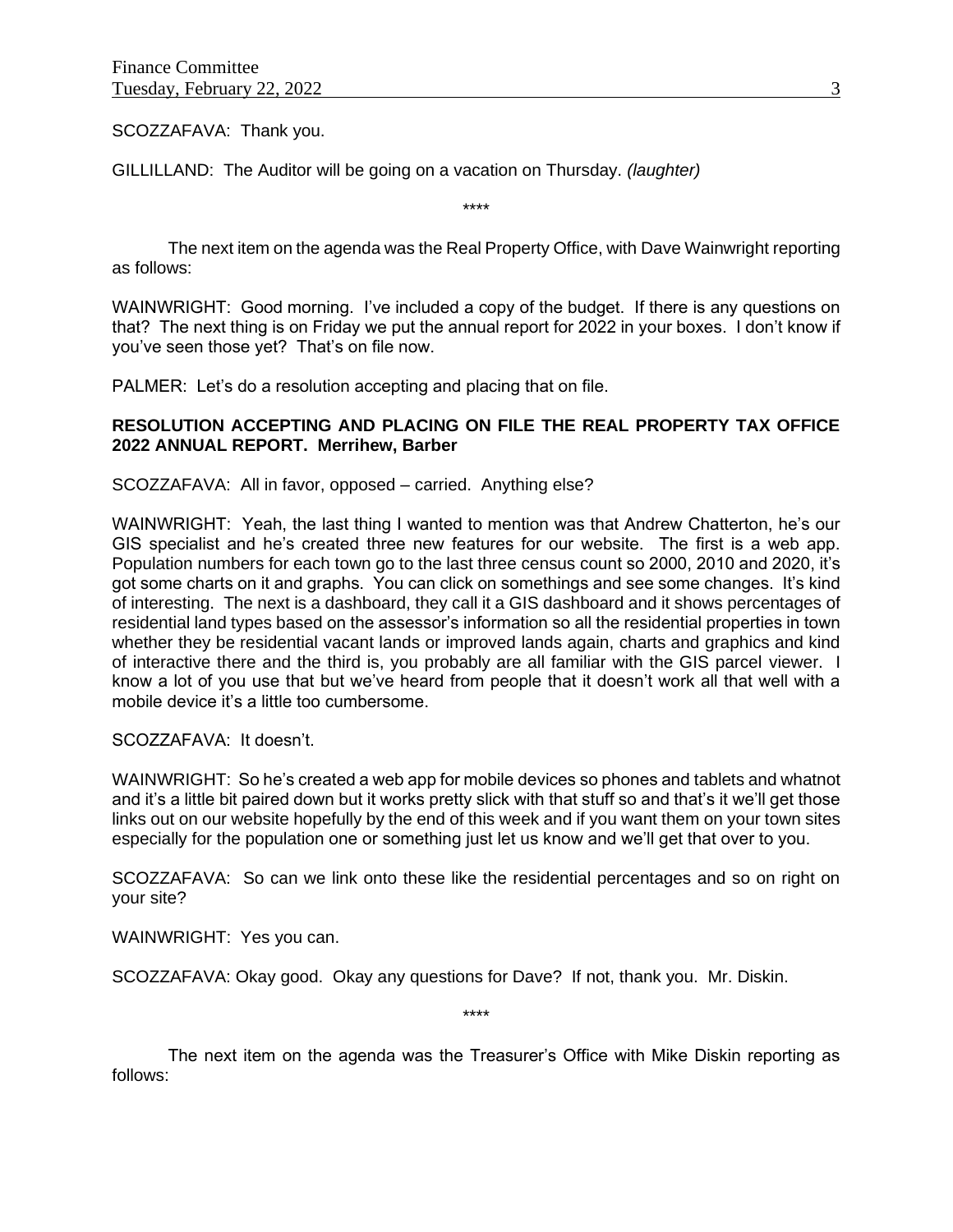DISKIN: Good morning. Before I start I want you to know, this is a pretty important day in history today is 2/22/22, you won't see it again for 100 years so those of you that will still be around you will be able to witness it again in 100 years.

MONTY: Tommy.

SCOZZAFAVA: I will be right up here in an urn.

DISKIN: So let's start with sales tax. Sales tax was pretty robust for the first couple of months obviously, when we were still compared to last year when we were still in the down turn from Covid it looks quite a bit more but even comparing it to two years ago in 2020, we were up quite a bit. The first month and the second month of last year we had negative numbers from the year before, this year we have positive numbers in January we were a little over \$234,000 more in January and then in February we were over \$608,000 more so for the year we were at \$842,841.74, ahead of last year at this point. So, we're doing really well in sales tax and it's similar around the rest of the state it's starting to bounce back. Covid numbers are good. A lot of this is premised obviously the high price of gas at this point. Gas prices are going up and up in sales tax. Tourism has been great in this area you'll see by the occupancy numbers and that's a big drive with sales tax in this county as well and also internet sales continue to increase even with stores starting to get more people coming back to them here locally internet sales still continue to grow each quarter. We are doing very well on that and that's about it unless you have questions on sales tax?

HOLZER: Questions on the occupancy tax. Quick lesson, how do you collect all those funds? Are all those coming from New York State or is it individually?

DISKIN: Occupancy funds?

HOLZER: Yes.

DISKIN: They are individually sent to us. Occupancy is just sent directly to us.

HOLZER: What about Air B&B, BRBO?

DISKIN: Air B&B issues us one check from everybody they collect from, from the county they do not give us a list who they are collecting for unfortunately that's part of the agreement. BRBO the owners are responsible to collect themselves, BRBO and any of the other groups like Home Away, Flip Key all those different ones do not collect occupancy tax so it's up to the owner to collect that.

HOLZER: Okay so my understanding is ROOST is now able to I believe it's Air B&B give us money now based on zip codes of where the money is being generated?

DISKIN: That's what I heard, yes.

HOLZER: So you don't know that for a fact yet Mike?

DISKIN: I haven't seen it myself. I heard that but I don't know if they are.

HOLZER: Because in some kind of report whether it comes from ROOST or your office, I think as the towns we should get individually break downs of what each town is generating and it's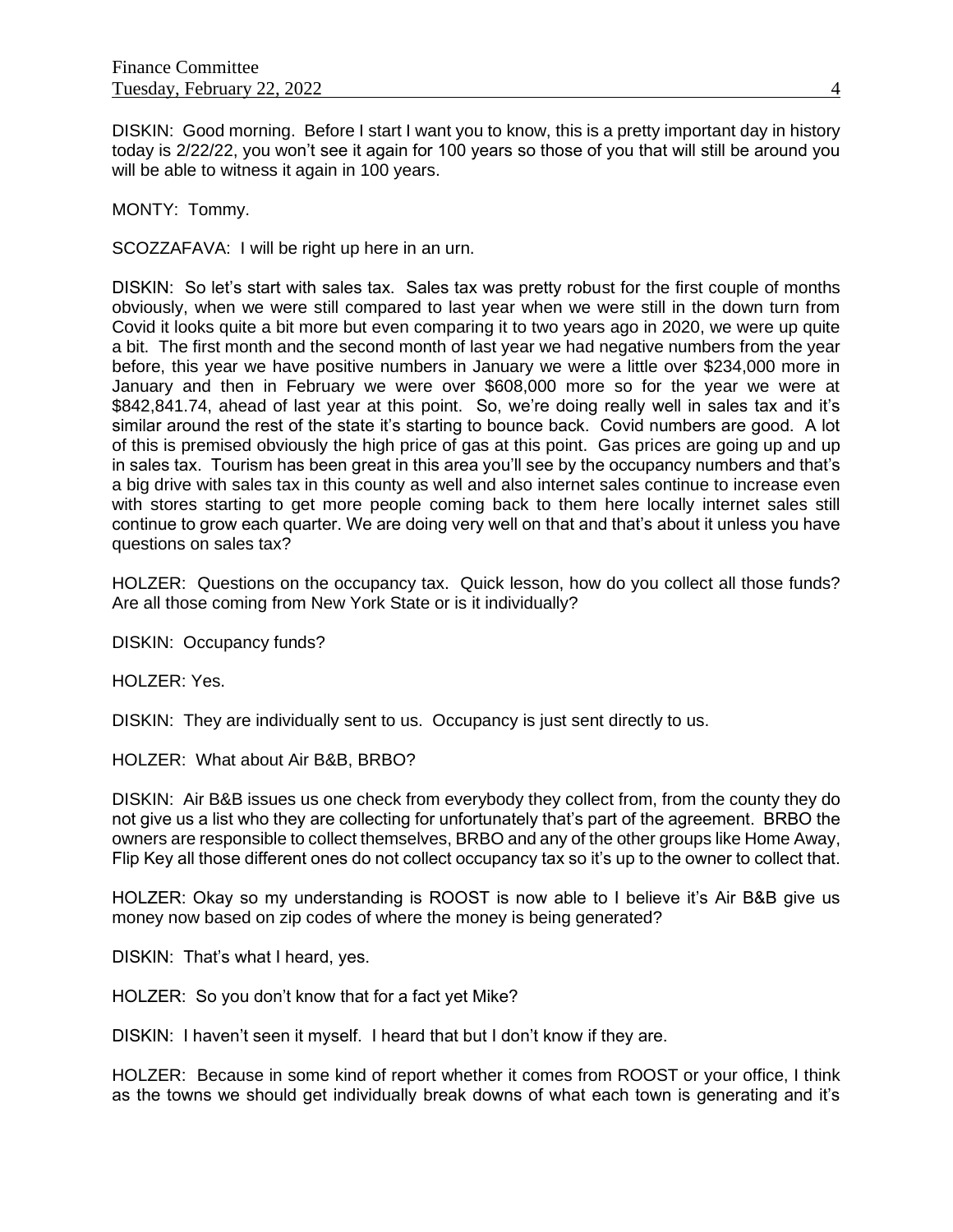possible because they can do it with Air B&B we should be able to figure it out relatively easy.

DISKIN: So far we haven't been able to figure it out with Munis.

HOLZER: What about the new computer system?

DISKIN: That's the problem. With Munis we haven't figured out a way to do that yet. We're working on it. I've asked somebody to look into it but we used to be able to do it with Pentamation pull them up by zip code fairly easily but with Munis it's not so easy to extract those numbers. Part of the problem is with extracting them by town because we have so many short term rentals those people register short term rentals from where they live so if they live in New Jersey they are registering in New Jersey and putting in that zip code so we don't know where that short term rental is.

HOLZER: I just see all of this whether it's through the Treasurer's office or ROOST, being a tool for us working making sure all the short term rentals are registered in the county also, let's some of our towns like me, in particular from Wilmington use it as a guide to see how much we're generating verses what we're getting back in the community. Do you understand where I'm coming from?

DISKIN: Yes. You have to understand that part of what you're generate you're not getting back equal for what you generate, if you did, you would be getting a lot less and North Elba would be getting the majority of it so it's not based on what you generate in your town on what you get back.

DELORIA: Newcomb would be paying you.

DISKIN: You would have to pay us, Minerva would probably have to pay us as well, Lewis would. There's places that you get money from ROOST that you don't generate or get anything from. It's not apples to apples.

HOLZER: Towns like Jay and us we have like a 100 short term rentals now so I assure you we are generating funds for the county.

DISKIN: Yes, absolutely.

SCOZZAFAVA: If we use that for sales tax Ticonderoga and Elizabethtown would get the bulk of it.

DISKIN: Yes, with car dealerships and things like that.

SCOZZAFAVA: Exactly. We had this discussion hundreds of times.

DISKIN: We're still, we are working Roy on trying to find out a way to extract zip codes but it's not going to be as accurate as we would like it to be because those short term rentals as I've said, a lot of them register and are entered in our system where the owner of the property is, they could be in Pennsylvania or New Jersey or someplace else and we don't know where that short term rental is.

DELORIA: How are they registering? Electronically?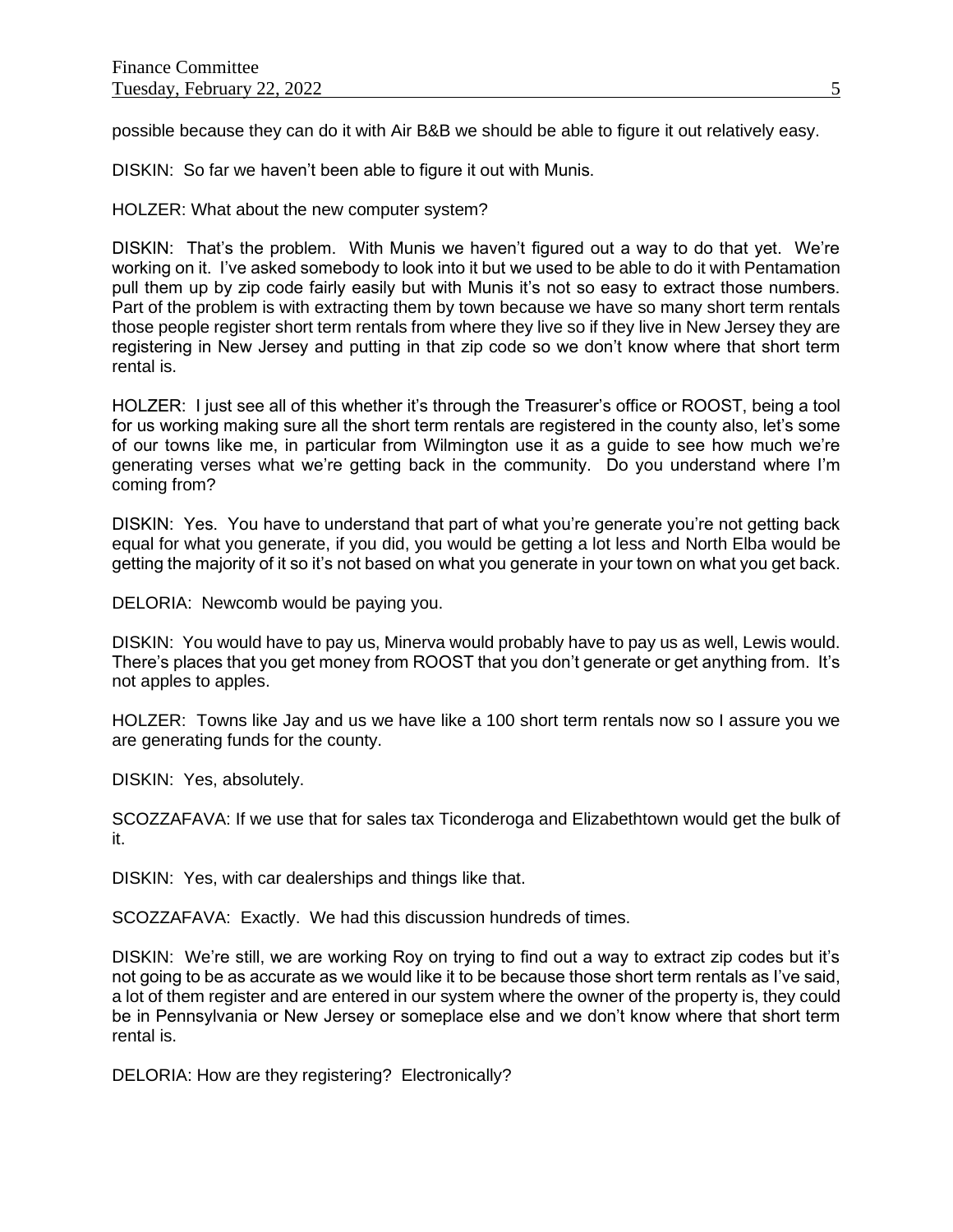DISKIN: No they are sending to us and we're – they are issuing it to us. They is a way, there is an occupancy registration online most of them are sending it back to us by email, they are emailing it back to us and then we issue them a certificate.

DELORIA: Can you revise the form so they indicate what zip code is your rental in or a defined field?

DISKIN: You could. Going forward we could do that but all that stuff going back we would have to dig into a lot of it to see where it is but it's possible.

WILSON: I think in order, because of all the things Mike is describing if you want accurate info you've got to have your own local registration or permit or whatever you want to do but you've got to collect your own data because so many places are owned by out of state or if they are just going with Air B&B they could be really anonymous so if you don't do it for your town the system is not going to catch the level of detail.

DOTY: That's my point as well Joe in order to get a permit in North Elba you have to show a county number for occupancy tax.

MONTY: And that's for those who decide to get a permit though. I know we do have a dozen Joe that we collect from in Lewis and I recently found four more that I sent to Dan that weren't registered so they are out there and I think it behooves us all to look within our communities to find those.

DISKIN: I will say that North Elba and I don't know where you are at with this moratorium Mr. Doty but it has generated a lot of people registering. People are getting nervous they are going to get shut down. We are getting as many as six or seven a day from North Elba in the last two weeks because they've seen it and they said they are going to have a moratorium or a possibility of a moratorium so all of a sudden people are coming out and wanting to register.

DOTY: The public hearing is this week, the 23rd.

DISKIN: Well we will probably get a half a dozen before the 23<sup>rd</sup> then, today we will probably get some. We probably have done forty or more or maybe fifty from North Elba over the last month.

SCOZZAFAVA: Okay anything more on that subject?

DISKIN: No I just want to give you those were the final numbers as you can see for the year where we ended up. We ended up with a little over \$6.6 million, also reflects obviously the increase of the 5% the full year we went through because that actually started in June of 2020, so for the full year you can see what the difference was going to 5% and that's as well as additionally picking up more people registering.

I've given you my budget so far for the year which is minimal because we really haven't spent a lot in the beginning of the year.

There's a couple of things I want to discuss with you. First of all, we did go through the refinancing of two bonds. One of them was the Public Safety building which we had previously refinanced in 2012 and did very well with that, we saved over a million dollars then in interest that came due with the last three years of it being callable and there's an additional bond we did with the radio project and the last three years of that are now callable so we went out and refinanced that and we ended up saving \$316,000, a little over \$316,000 over the life of the bonds for the next three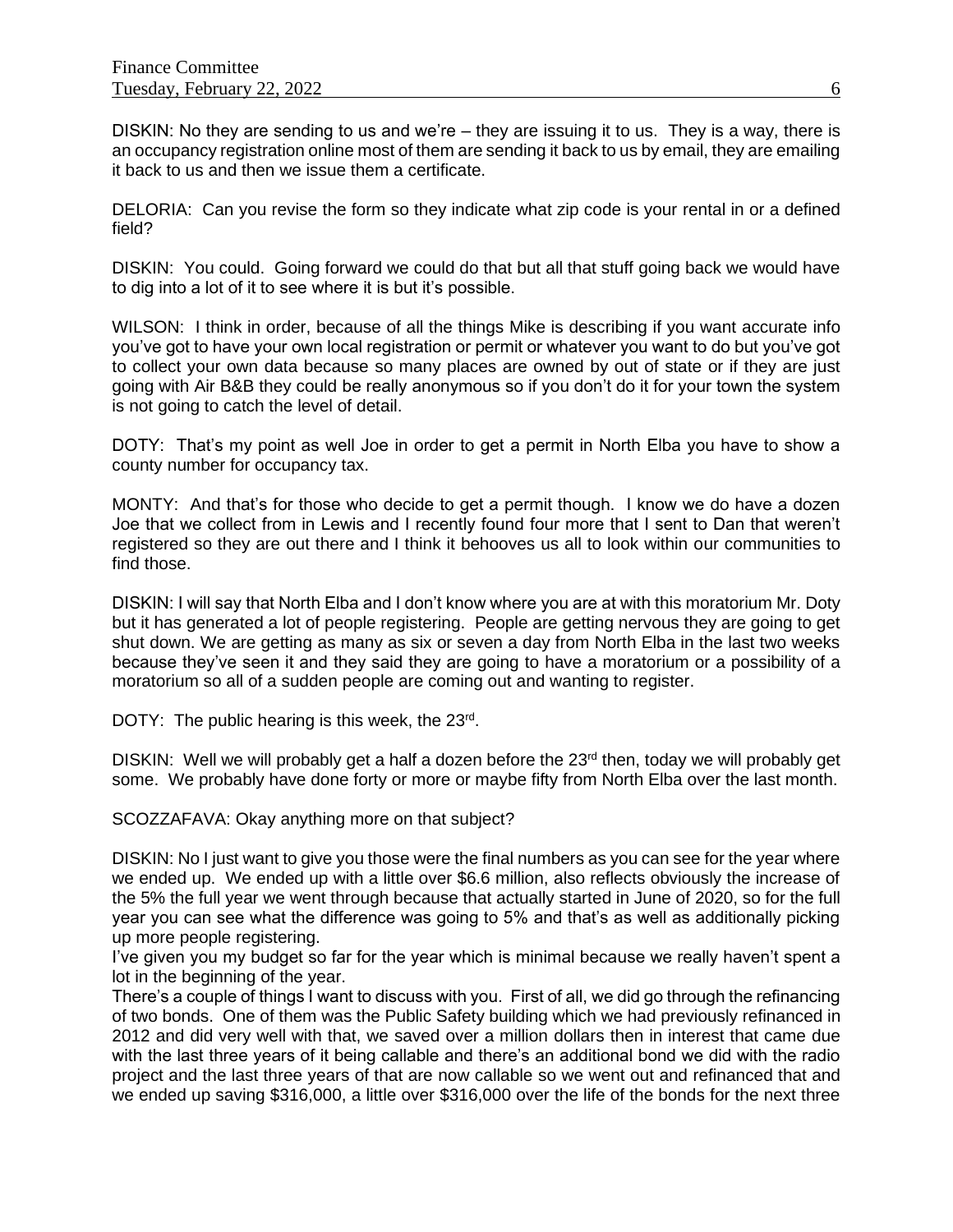years so it pays to do this. It costs but when the expenses are rolled into the borrowing so it doesn't cost us anything out of pocket for fiscal advisors we did a credit rating, do a credit rating with Standard & Poors which we talked about last month we didn't talk about an increase we got from AA- to AA those things are all paid for through the borrowing and the savings we've got so it was really no out of pocket costs to do this and the savings were a little over \$316,000 on top of a little over a million-two last time so we're going to save about a million and a half of interest on those two bonds of the life of those bonds by doing this. Any questions on that?

There's another item, actually a couple of things I want to discuss. The first one, I was approached Friday by a local school district who may be interested in asking us to collect their school taxes next year on behalf of their school district. They have been having trouble, as many of us are keeping an employee to do that especially school districts that only hire them for part-time for the collection year. I think they've gone through four collectors in the last four years and so they asked us if we would be interested in doing that and I just wanted to get some sort of sense whether the board wanted to pursue that? I've talked to a couple, a few counties have done this in the past and they have come up with rates that are per parcel, they are not trying to make a lot of money on it but we certainly want to cover our expenses to do that.

## TYLER: What are your feelings on it Mike?

DISKIN: I would like to try it for a year. I don't anticipate adding any people. My concern is if it works too well they are going to want us to do it and it may become an issue where we can't do it for everybody or if we have to do it for everybody that asks and add additional staff so there's a little bit of a concern there but I think we can manage with the people we have right now this school district, I don't mind telling you is Boquet Valley and the nice part of it I guess, the part that works well is that we're right here in Elizabethtown, right across the street from the school so anybody who is going to come into town to pay the school the only issue I would have with it is we aren't going to be able to go to Westport and collect for you. The collectors have sat two-day sin Westport and two days here. I don't anticipate us being able to do that but if you look at other school districts are and how spread out they are people don't, a lot of people still have to travel to pay their school taxes. I'm guessing that probably 95% of the people, maybe more than that don't bother coming in and paying person anyways so it's a lot of just handling checks and the part we can do to facilitate collection for Boquet Valley is that we will be able to take in credit cards and it would be helpful to people to do it that way, to call us online, go online themselves we'd set it up through our credit card company to go online to be able to pay that themselves at home, at night so it would be a benefit to them but I wouldn't want to try and reach out to a lot of schools to do that. I just don't see us wanting to do Minerva or other places, Lake Placid or any of the others just too far away for people who want to come in and pay in person.

TYLER: So how would you work that? Would it be a charge to the district?

DISKIN: We would charge the districts. I'm trying to figure out what the expense would be. I've talked to, as I say, I've talked to several counties who have done that counties do it different way but several counties that I've talked to have said that the school district continues to pay the printing of the tax bills through Real Property Tax Services, they have gone as far as stuffing the envelopes, taking them to the school and let the school pay for the postage. Other counties have done the entire project where they paid for the whole thing as part of the service. They pay for the cost of the billing, cost of the mailing, everything the envelopes so it depends on how we want to do it and I would have that conversation first with the school district Superintendent as to how much he feels they would want to be able to do and how much they would like us to do before I could come up with a price. The high that I saw was around \$4.00 a parcel, the low was around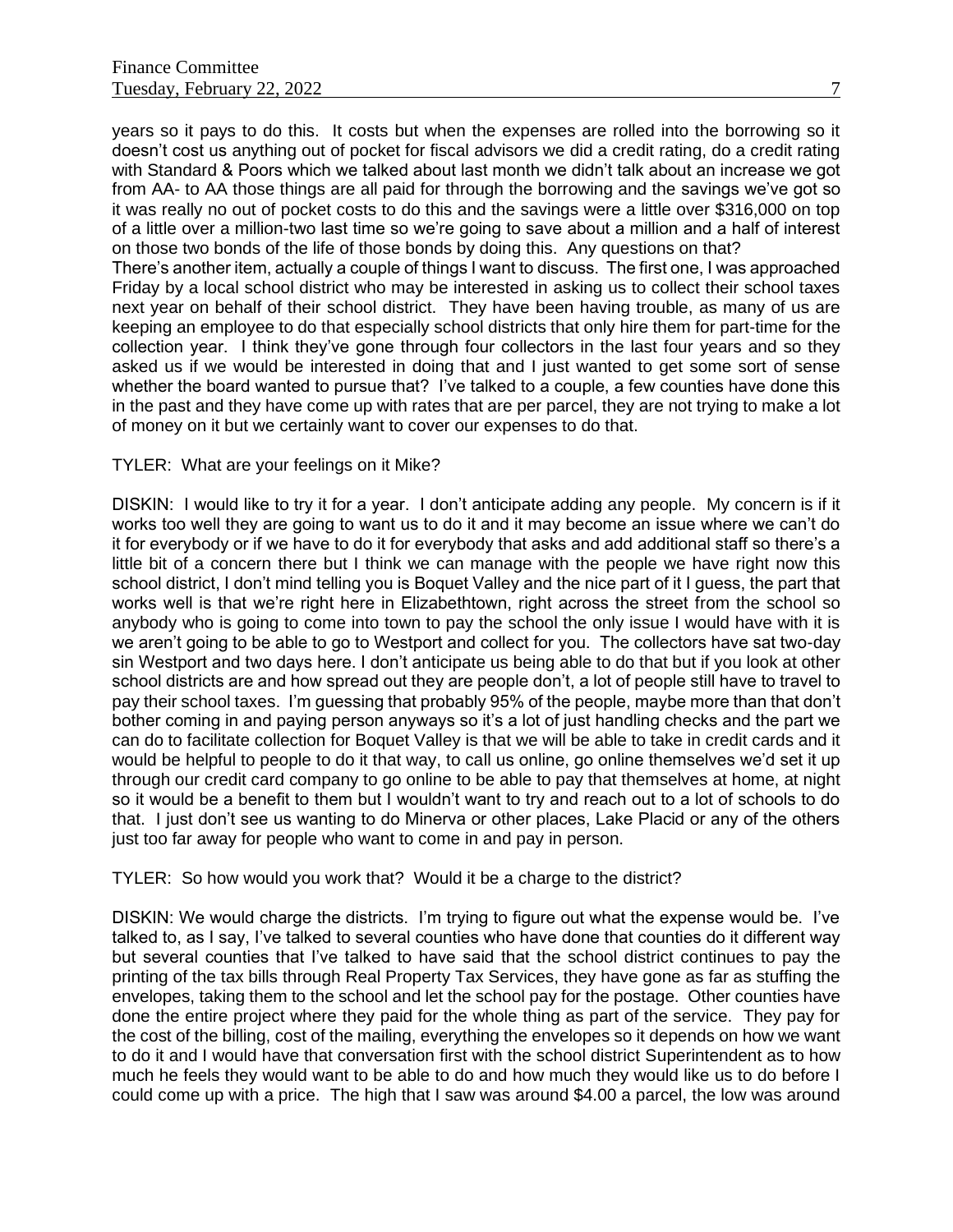\$3.00 depending on how much service they do for them as far as the cost of printing the bills and postage. You've got two postages actually because you are going to mail them and then you are going to be mailing receipts and while you don't get 100% of the people that pay you have to potentially plan for mailing out 100% of the receipts too as well so you've got to calculate that in there, into that. I don't want to go too far or getting too far into doing this unless you all feel that it is something we want to look at? I don't think it's going to be a huge revenue generator. I wouldn't want to do it that way. I wouldn't want to make money obviously from a school district.

DELORIA: Are any of the towns allow people to pay either their water and sewer bill or even their taxes through their town website? Is anybody into that?

DISKIN: Yes, there's towns that have websites that have that set up Essex does it, North Elba -

DELORIA: And with that water and sewage would go to the tax collector, it would go into their specific account is that how it's set up?

HUGHES: Yes, so paygov issues a reference number and so then you go to the paygov website you put in whatever that reference number is. We have one for the property tax. We have one for the water and sewer.

DELORIA: Is that govpay.net?

HUGHES: Pay.gov I think it is.

DISKIN: Yeah, there's different companies out there. We use govpaynet and they have a PLC, a pay location code and you can set up different ones for different accounts. I think Willsboro uses it, am I correct Shaun? North Elba uses it as well, there are towns that are using it for various things other than just taxes as well but there are some school districts actually too Ausable Valley you can pay by credit card, Lake Placid School district you can, Ticonderoga I believe does too.

DELORIA: Easier than diving to Westport.

DISKIN: What's that?

DELORIA: It would be easier to pay online than to drive to Westport.

DISKIN: Well, a lot of people don't pay in person anyways anymore.

DELORIA: Some people do though, right?

DISKIN: Yeah, there's a few. I would guess there's a few but not a lot of people pay in person.

SCOZZAFAVA: Do we get a lot relevied?

DISKIN: Yeah, we still do, \$4 million or so.

SCOZZAFAVA: So you're going to get more information?

DISKIN: Well, I just want to know if you feel like you want me to go down this road and explore it a little bit.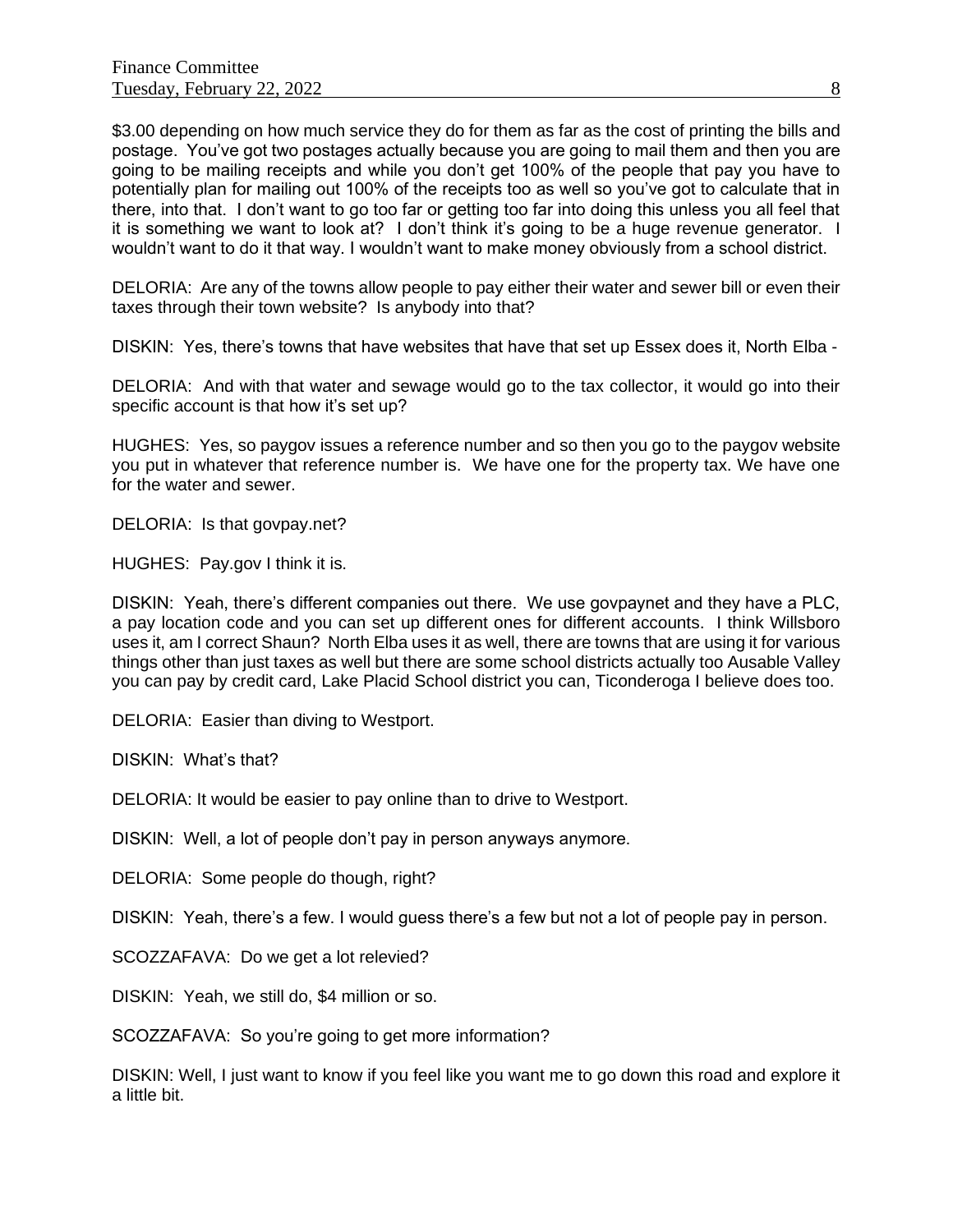SCOZZAFAVA: Once you've opened that door, you've opened it and it's going to be very difficult to close it. You know, I mean what would make sense to me, if they can't keep a collector pay the collector more money instead of paying us \$4 a parcel, give it to the collector.

DISKIN: As I said, that's my concern.

SCOZZAFAVA: My concern is and you know Mike, you've been around long enough once you open that door –

DISKIN: Yeah, it's hard to close it. It's hard to say, once you've done it for a year it's hard to say I'm not going to do it anymore.

DELORIA: Well, with school districts, are they not required to have a school tax collector?

DISKIN: Well, they have a collector but some of them do it different ways, some hire the collector just for the tax collection season, some of them have an employee on staff. I know in my town; Ticonderoga they have one of their school employees who acts as the collector but in the past they have hired collectors who just work part time for that season. Others have utilized their town clerk to be also be the school tax collector because they are right there. If they work on an agreement with the school and they are able to do it some are successful, some are not so successful in separating those two duties but yeah, there's a couple. Most schools have a school district tax collector who is a separate part time employee just for the time and it's just from late August when they prepare the bills and send them out until mid-November or so.

SCOZZAFAVA: Alright we'll wait until you get more information.

DISKIN: So if you like, I can explore this a little bit more and get you some information, get some numbers together and what I feel what it will costs to be able to do this but I'm a little hesitant because I just have concerns with if it works too well and I think it will work well here in Boquet Valley but it may not work so well in schools that are far away but yet, they might request that. It's similar to town tax collection, you know we can do it here but people want to pay in their town they don't want to come here to do it.

DELORIA: The towns could do away with their receiver of taxes and then the town clerk correct?

DISKIN: Yes, you can combine that job for many towns have done that. What's happening now is a lot of them is their tax collector is retiring and instead of hiring someone they are giving it to the town clerk, pay them a little bit more and have them do it because they are right there ready anyways.

SCOZZAFAVA: Alright, we'll see what you find out.

DISKIN: One last thing and I don't want to keep going but, I wanted to fill you in on where we are with foreclosures and there has been a little bump in the road if you want to call it that. There's always a what if or but kind of thing so they did allow us to start doing foreclosures on January 15th then on January 16th they issued a memorandum that said, *tax lien foreclosures should continue to be conferenced as set forth in the administrative order 262-21.* So I contacted the County office, I immediately talked to the County Attorney they also issued a second ruling on the 22nd that said, *all tax lien foreclosures may resume in a normal course subject to conferencing*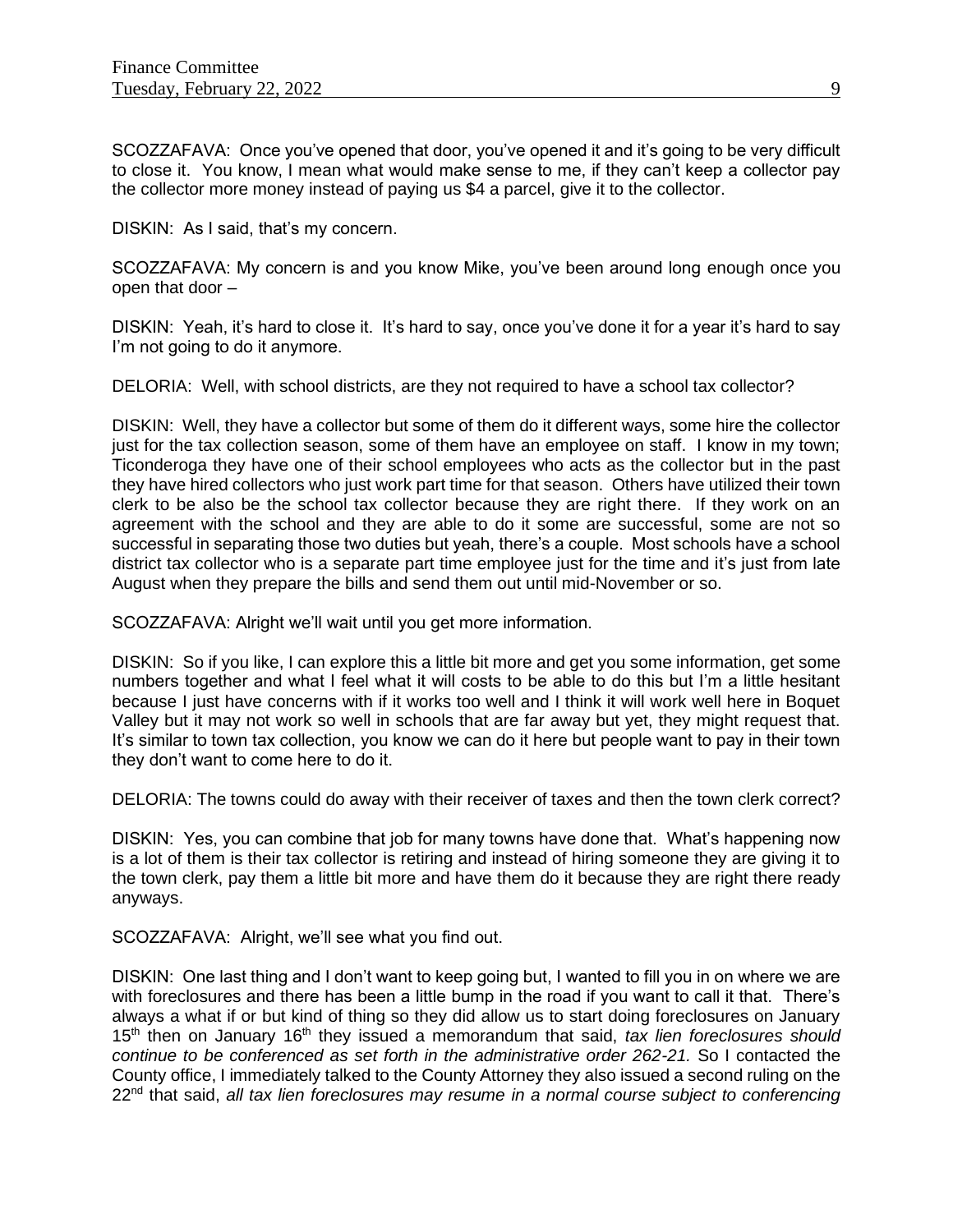*requirement* so conferencing requirements we found out the County Attorney found out talking to the Office of Court Administration and some of the Supreme Court Justices means that you have to give the people the ability, send them a notice and tell them that they have the ability to have a conference with someone at the court level before you can foreclose on their property. We are still working through how long you have to give them; how long you have to wait before you send them that notice before we send it out but we have to send them the letter saying you can have a conference with them. I'm not sure what the conference is going to ask them for? We don't handle the conference personally my understanding is that there is someone called, got the title referee who handles these, you contact them, they sit down with you whether it's through video chat or phone call or in person how they handle it I would guess a video call, video chat or phone call because courts still aren't taking people in person and find out why they haven't been able to pay and if they have a valid excuse. I will be honest with you I don't think a valid excuse is, I just don't have the money. I think a valid excuse is I already paid for it. I have proof that I paid which they should have come forward and told us that by now or we made an error in notifying them or something we did legally done incorrectly which again, I think after four years, before 2022, someone would have told us that but we have to go through this conferencing. Every county that I've talked has said, yeah we are going to go through it some of them are handling it differently than we are it depends so there's no definite set way that they are doing it everybody is still trying to figure out how to do this conferencing. We are prepared. We have all the labels ready. We still don't know yet whether we have to mail first class mail, certified mail or bot as we do foreclosures that's all information I'm trying to gather and the County Attorney is trying to get all that information together. How long do we have to give them from the time of the letter before they can say, yeah we've had a sufficient opportunity to have a conferencing whether it is two weeks or you have to give them 90 days again like we did before so these are all answers we don't have right now but it has delayed the foreclosure process unfortunately it wasn't just so simple as January 15 came and you can the process back on and start foreclosures again. One more stumbling block in the foreclosure process.

SCOZZAFAVA: Can we get another list of what is waiting to be foreclosed?

DISKIN: Yes in fact we were running one this morning and we ran all the labels for those people who are being notified so I can get you the most current list of people who are out there. We have all the certified labels ready to go, regular mail envelopes ready to go we're just waiting to find out what the contents of that letter are that are going to be in there so we can draft a generic letter and send it to everybody.

SCOZZAFAVA: So these are abandon properties, nobody is living in them does that make a difference?

DISKIN: I don't know the answer to that.

SCOZZAFAVA: Properties that were purchased in the last tax sale that they never did anything with?

DISKIN: I don't know the answer to that. You still have to give them an opportunity to be conferenced or not whether it includes vacant land of it it's just for, we're going to send it out there to everybody just for our sake.

DEZALIA: I know the conferencing is a regular thing that's done with mortgage foreclosures so will we be having to pay this referee? Will that be another cost to the county or appoint that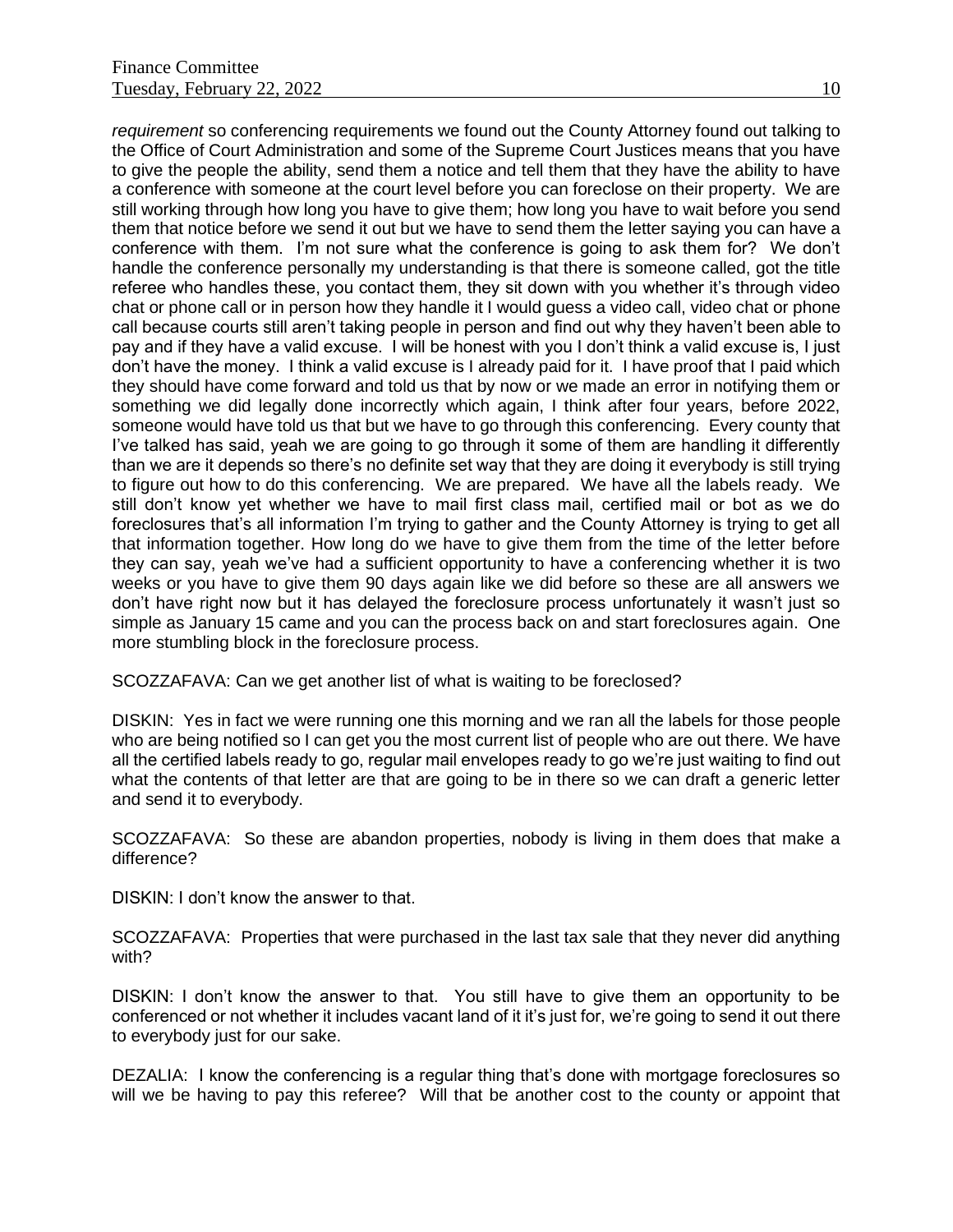referee?

DISKIN: I don't know the answer to that to be honesty with you. There's so many things out there that we don't know the answer to, I don't believe we are going to have to pay them. When they first told me this, they told me also that they were going to be allowed to have an attorney there and if they couldn't have an attorney present, the county would have to pay for it. We have found out since then according to Mr. Manning, that may not be true so we may have court appointed attorneys we may have to pay for, we might not these are all things that he's still waiting to get answers on before we can move forward on this.

MONTY: So they, being who Mike? I keep hearing they keep telling us, they keep telling us.

DISKIN: The State.

MONTY: But who in the State?

DISKIN: Office of Court Administration.

MONTY: Office of Court Administration the same people that I'm waiting for four months to finalize a \$150 edit to a Judge's paperwork and now my AUD is going to be late because they are all working from home and nobody has had time to look at it.

SCOZZAFAVA: Exactly.

PALMER: I mean the order came from the Legislature you know it isn't, the Office of Court Administration is overseeing it but the –

MONTY: So I'm assuming they have multiple referees right because I'm quite sure there is going to be several of these throughout the 63 counties in New York State.

DISKIN: I would say, just be careful what you assume. It maybe one referee for all 63 counties. I don't know the answer to that Mr. Monty. There are so many questions that we are waiting to get answers on and Dan has been still trying to pursue this along with all the other things that he does as County Attorney.

MONTY: I don't think the State has the answers for this.

GILLILLAND: Yeah, I was just wondering if this was an administrative decision or legislative?

PALMER: I think it was legislative. I think it was included as part of their order after the January  $15<sup>th</sup>$  date. I think the problem is it was originally designed for town courts for mortgage foreclosures so in other words, if a bank was going to foreclose on somebody they had to notify the Judge, the Judge would then notify the parties that they would have to have a conference before the mortgage could start, the foreclosure. When they wrote that, I think they painted a wide brush and didn't realize they were also including within that language the tax foreclosure sales. The whole concept that you would be able to get everybody in the State of New York into a conference prior to a foreclosure occurring is just almost ridiculous. It's a really poorly worded rule that really needs to be revised the State.

SCOZZAFAVA: Okay anything else Mike?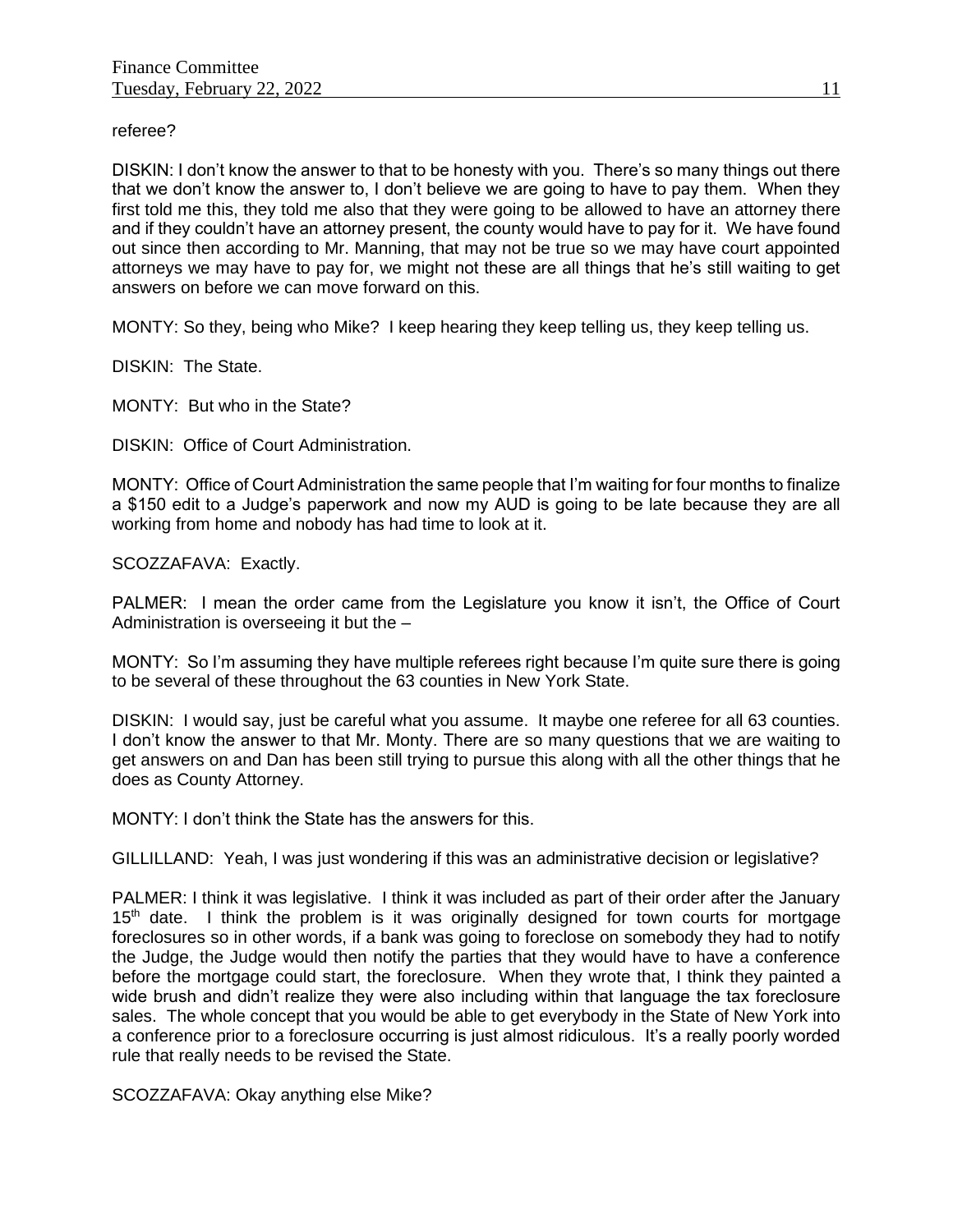DISKIN: That's enough.

SCOZZAFAVA: Yes, it is. Thank you. Dan.

PALMER: Just real quick – I don't know if everybody has returned the signed contract? I'd like to get those American Recovery Funds out. I don't know if some of them got returned to Dan's office? I've got like eight copies of mine. I'm not sure whose I've got.

DEZALIA: So that's the final one? Because I thought we talked about changing that one date to 2024? It's going to stay 2022?

PALMER: You can revise it on there. I don't care.

DEZALIA: Oh, okay.

PALMER: But if you guys get those signed I'll go ahead and get those payments out. The auditors want some information and they gave me a list of things that they are looking for but I can get that to you. I'll try to put a form together or something that you can use but I would like to get your payments out so if you haven't signed it and you want to get it signed and back to me I can start processing those payments.

And the other thing I'm working on, we're working on and we're almost there is the weighted vote. We did get the population numbers, pretty much most of the population in the county went down. We do have the simple majority done. We've got the others to do the 2/3, 3/5 and the <sup>3</sup>/<sub>4</sub> and we are hopefully, what happens is we have to a local law. I'm hoping to be able to introduce the local law at the meeting coming up in March and then we can go ahead and get the weighted vote out of the way so to speak.

SCOZZAFAVA: And when that's done do you have to recalculate everything else that we do out here based on the weighted vote? You know all the other things that we do. Sales tax distribution all that.

PALMER: Yeah, those will all change according to the weighted vote.

SCOZZAFAVA: Good.

DISKIN: Sales tax distribution is based on two things, your assessment and your population once we get the changes in population we'll change it for next year.

PALMER: So that's the only impact to that formula is the population.

SCOZZAFAVA: Okay anything further to come before the committee? If not, we stand adjourned.

As there was no further discussion to come before this Finance meeting it was adjourned at 11:10 a.m.

Respectfully submitted,